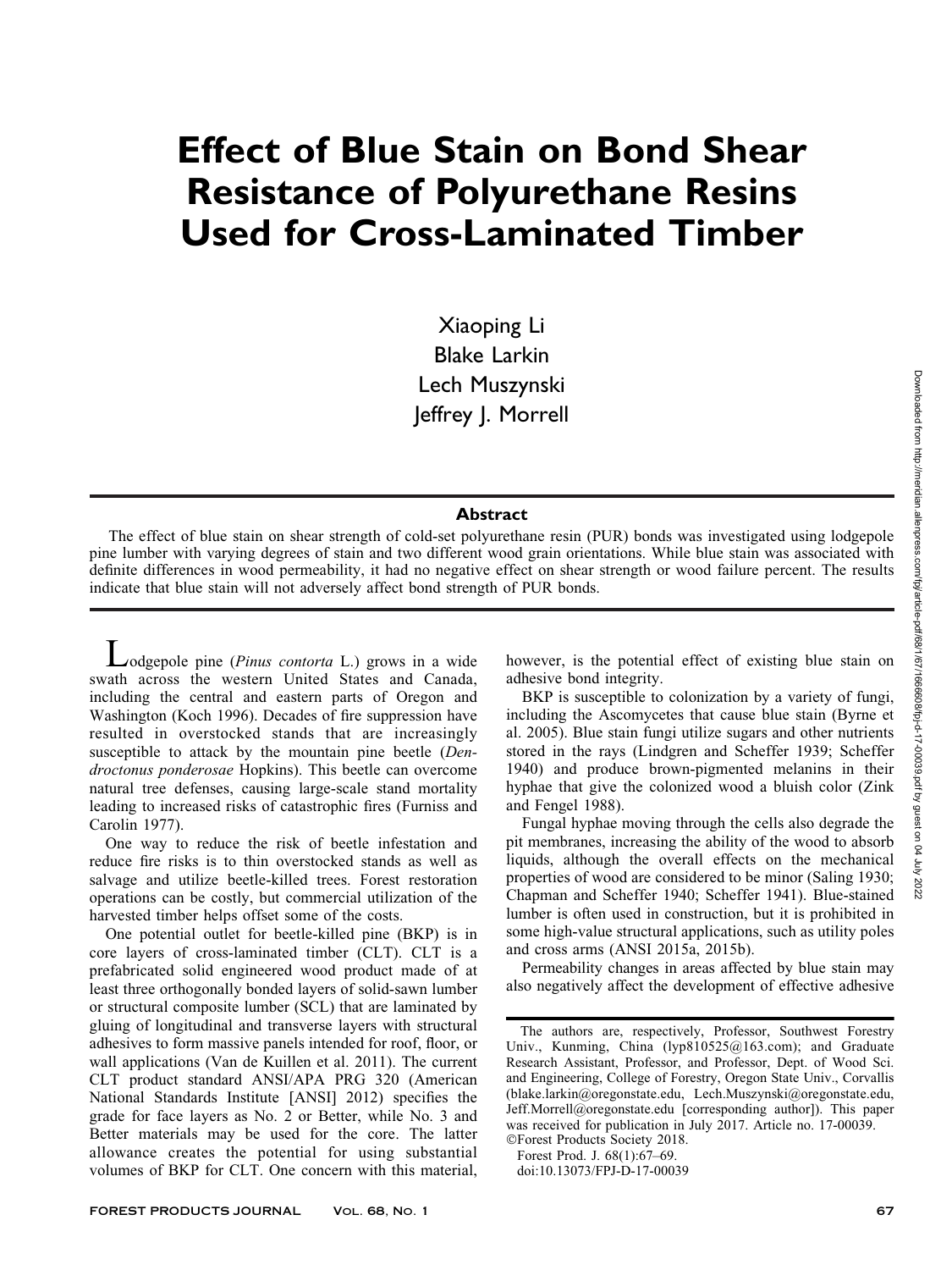bonds. The concern is that resins applied to the wood surface at prescribed uniform spread rates may be more likely to penetrate into more permeable blue-stained areas, reducing the amount of resin available at the wood interface and interfering with the formation of adequate bonds (Kamke and Lee 2007). This effect has been studied extensively on composites such as plywood that are bonded with thermoset adhesives (Byrne et al. 2005, Zaturecky and Chiu 2005, Lam et al. 2007, Wang et al. 2007). A number of studies have suggested that shear strength of plywood made from bluestained veneer is greater than in panels made from normal veneers, possibly as a result of better adhesive penetration into the surrounding cell lumens. However, there appears to be little information on the effects of blue stain on coldsetting resins ( $5^{\circ}$ C to  $30^{\circ}$ C) typically used for CLT.

Understanding the effects of increased permeability associated with blue stain on the ability of a resin to move into the wood and create acceptable adhesive bonds in CLT is important for determining if blue-stained lumber can be successfully utilized in CLT cores. Use of these materials could reduce the overall cost of producing CLT, making the product more competitive against alternative materials while creating further incentives to reduce fire risks through restoration forestry on overstocked timber stands.

The objective of this work was to determine the effects of varying levels of blue stain on the shear resistance of adhesive bonds produced using a polyurethane resin (PUR) in parallel and cross-laminated billets.

## Materials and Methods

Creating uniformly stained lumber would be one approach for this process; however, blue stain is rarely uniformly distributed, and the affected wood is often colonized by other fungi that may not cause discoloration. Thus, we chose to use naturally stained material from an area located near Klamath Falls, Oregon, to establish more realistic test conditions. Lodgepole pine boards (19 mm thick by various widths and lengths) were obtained from Collins Co. (Klamath Falls). The material had been kiln dried following sawing, but a number of boards were heavily blue stained. The boards containing stain were then cut into 19 by 44.4 by 50.8-mm pieces. The degree of stain coverage on each sample was visually assessed on a scale from 0 percent (no stain) to 100 percent (complete stain coverage). The samples were then allocated to groups based on the following range of staining:

- Free of visible fungal attack
- Stain on 10 to 50 percent of the wide face of the board
- Stain on 51 to 90 percent of the wide face of the board
- Stain on 91 to 100 percent of the wide face of the board

No effort was made to track samples to an original parent board because the degree of stain also varied within individual boards. The pieces were conditioned to constant weight at  $23^{\circ}$ C and 65 percent relative humidity according to procedures described in ASTM Standard D905 (ASTM International 2016). Sixty samples from each stain category were paired to produce 30 pairs in each category for testing. One set of 15 pairs with a given degree of stain was tested with the samples arranged with the grain oriented parallel and the other with the grain oriented perpendicular to one another for each of the four stain categories.

For resin application, a 44.4 by 44.4-mm section on the wide face of one half of a test pair was coated with a singlecomponent PUR (Purebond HB E452; Henkel Adhesives International, Düsseldorf, Germany) at a rate of 180  $g/m^2$ . The coated sample was paired with its noncoated mate so that the samples were aligned either perpendicular to the grain or parallel to the grain, and the samples were pressed for 24 hours at 0.97 N/mm<sup>2</sup> at 20 $^{\circ}$ C to 23 $^{\circ}$ C.

The cured samples were reconditioned to constant weight at  $23^{\circ}$ C and 65 percent relative humidity prior to testing. The resistance to shear was assessed by the block shear method following ASTM Standard D905 (ASTM International 2016). Samples were set in a test jig and loaded in shear parallel to the glue line at a rate of 5 mm/min to failure. Load was continuously recorded, and the resulting maximum load was used to calculate maximum shear strength in megapascals. While no qualification criteria are specified for shear strength, the values are useful for assessing the potential effects of blue stain on the shear resistance of the bonds.

After testing, the fractured surfaces were visually examined to determine the amount of wood failure expressed as the percentage of the bond area to the nearest 5 percent. ANSI/APA PRG 320 (ANSI 2012) specifies that mean wood failure cannot be less than 85 percent.

While visual assessment of the degree of stain in the area that was tested for bonding was useful, it did not allow for quantification of the degree of change in permeability of the wood as a result of fungal growth. The effect of stain on wood permeability was quantified using a procedure for assessing changes in wood permeability during fungal decay in aboveground exposures (Carey et al. 1981). Briefly, the 10.4-mm-long portion that had not been part of the glue bond test was cut from each end of the test pair. These sections were oven-dried at  $50^{\circ}$ C for 24 hours and weighed (nearest 0.01 g). The samples were then immersed in dekalin (decahydronaphthalene) at room temperature for 10 seconds, quickly blotted dry, and weighed. The weight gain from dekalin immersion served as an indirect measure of wood permeability via liquid absorption.

The resulting shear strength and dekalin uptakes were subjected to a 1-way analysis of variance and Tukey pairwise comparisons ( $\alpha = 0.05$ ).

#### Results and Discussion

Average glue line shear strength ranged from 9.32 to 10.42 MPa when the samples were aligned parallel to the grain, but there were no significant differences between nonstained controls and samples with varying degrees of discoloration (Table 1). Average glue line shear strength of samples oriented perpendicular to one another were much lower, ranging from 3.19 to 3.92 MPa, but there were no significant differences between treatments (Table 2). The lower shear values for the samples oriented perpendicular to one another are consistent with the lower shear strength of wood in this direction (i.e., rolling shear; Panshin and DeZeeuw 1980). The results suggest that the presence of fungal stain had no significant effect on bonding strength, nor did the stained wood negatively affect shear stress in either direction.

Bond quality was also assessed by estimating the wood failure percent in the fractured areas of the specimens. The average wood failure percentages ranged from 92.7 to 97.6 percent of the glued zone, and there were no significant differences in wood failure levels with either degree of stain or wood orientation (Table 1). The results would be consistent with a well-bonded composite.